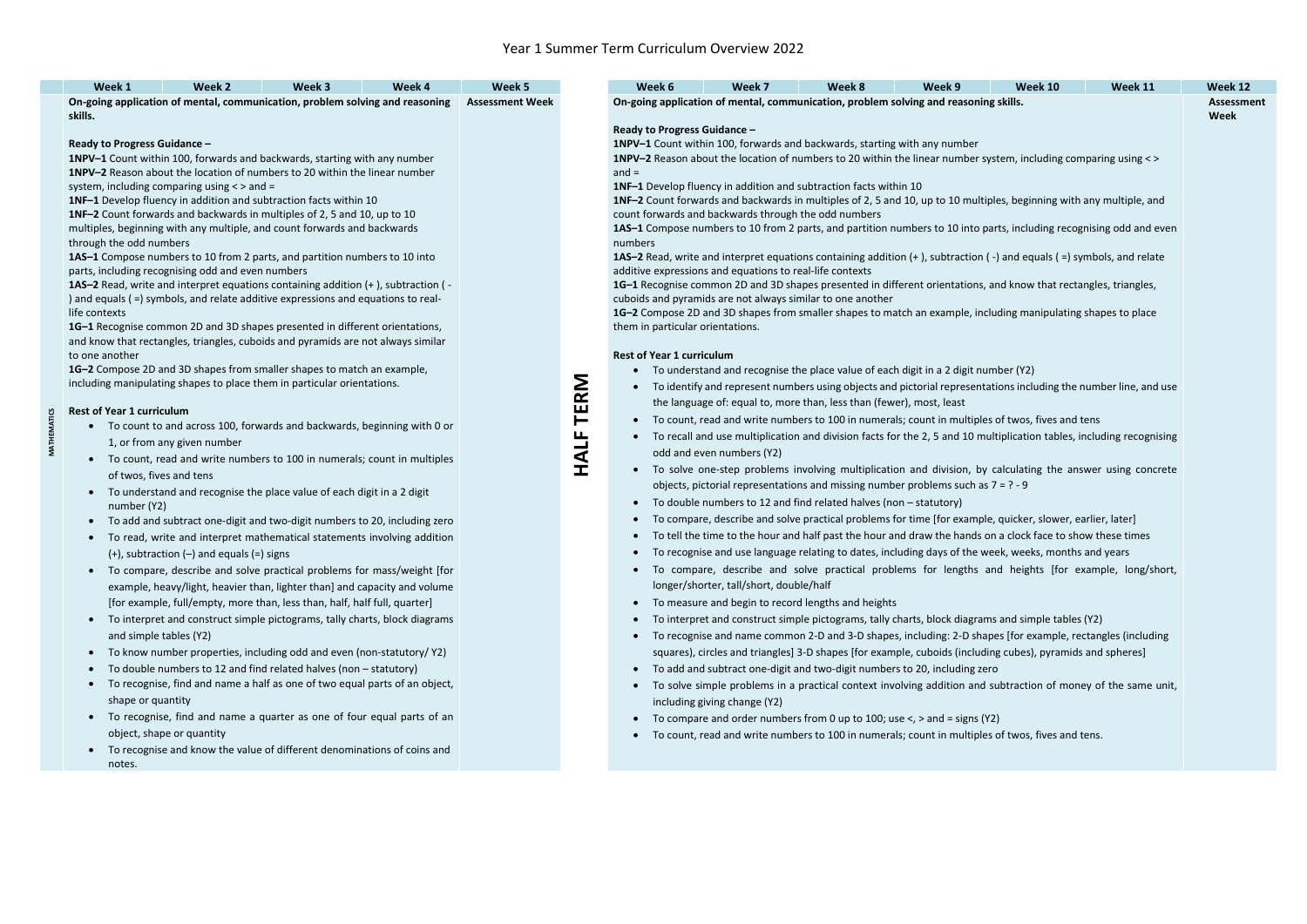#### **One Day on our Blue Planet … In the Savannah by Ella Bailey.**

- Narrative writing
- Script writing and performance
- Non Chronological report –Animals in the Savanah
- Recount of a story
- Diary entry
- Book review.

## **ENGLISH Possible writing outcomes**

- To make predictions about a text
- To be able include conjunctions in our sentences
- To describe a setting using adjectives.
- To understand and use collective nouns
- To use alliteration
- To be able write and perform a script
- To write a diary entry describing my feelings
- To write an explanation text
- To locate information in a text
- To be able to give reasons for my opinions.

#### **How to Find Gold by Viviana Schwarz**

- To observe changes across the four seasons
- To observe and describe weather associated with the seasons and how day length varies.
- To make predictions about a text
- To be able to use prepositions
- To orally retell a story
- To describe a character using adjectives and adverbs
- To be able to give reasons for their opinions
- To use thought bubbles to predict what a character might be feeling or thinking
- To describe a setting using adjectives
- To recognise rhyme in poetry
- To write their own rhyming poetry
- To perform different styles of poetry
- To write a diary entry
- To participate in discussions
- To write a persuasive letter
- To write a book review
- To retell a story in own words
- To write my own story using a beginning, middle and end.

#### **Possible writing outcomes**

- Information text and instructional texts
- Narrative writing
- Poetry writing
- Comparison writing of fictional and non-fictional characters
- Debating
- Diary Entry.

**SCIENCE**

#### **Seasonal Changes**

#### **Animals**

- To identify and name a variety of common animals including fish, amphibians, reptiles, birds and mammals
- To identify and name a variety of common animals that are carnivores, herbivores and omnivores
- To describe and compare the structure of a variety of common animals.

#### Star scientist - David Attenborough

| ہم |  |  |  |
|----|--|--|--|
|    |  |  |  |
|    |  |  |  |
|    |  |  |  |

#### **How did the first flight change the world/Why were the Rainhill trials important?**

- To know and understand why the Wright brothers wanted to fly, and be able to recount the main events in the story
- To know what early aeroplanes were like, and be able to compare them to modern aircrafts
- To understand the importance of the aeroplane
- To know what happened at the Rainhill Trials
- To understand why the Rainhill Trials was an important event in railway history
- To understand how important events can be commemorated.



**GEOGRAPHY**

#### **Where do our favourite animals live?**

- To locate and describe the home of emperor penguins
- To locate and describe the home of the Asian panda
- To describe specific place knowledge about the location of a significant animal
- To locate a significant animal, and describe the African landscape in Namibia
- To understand an animal's yearly movements, and describe the countries it passes over
- To explain and understand the locations and places studied in the different continents.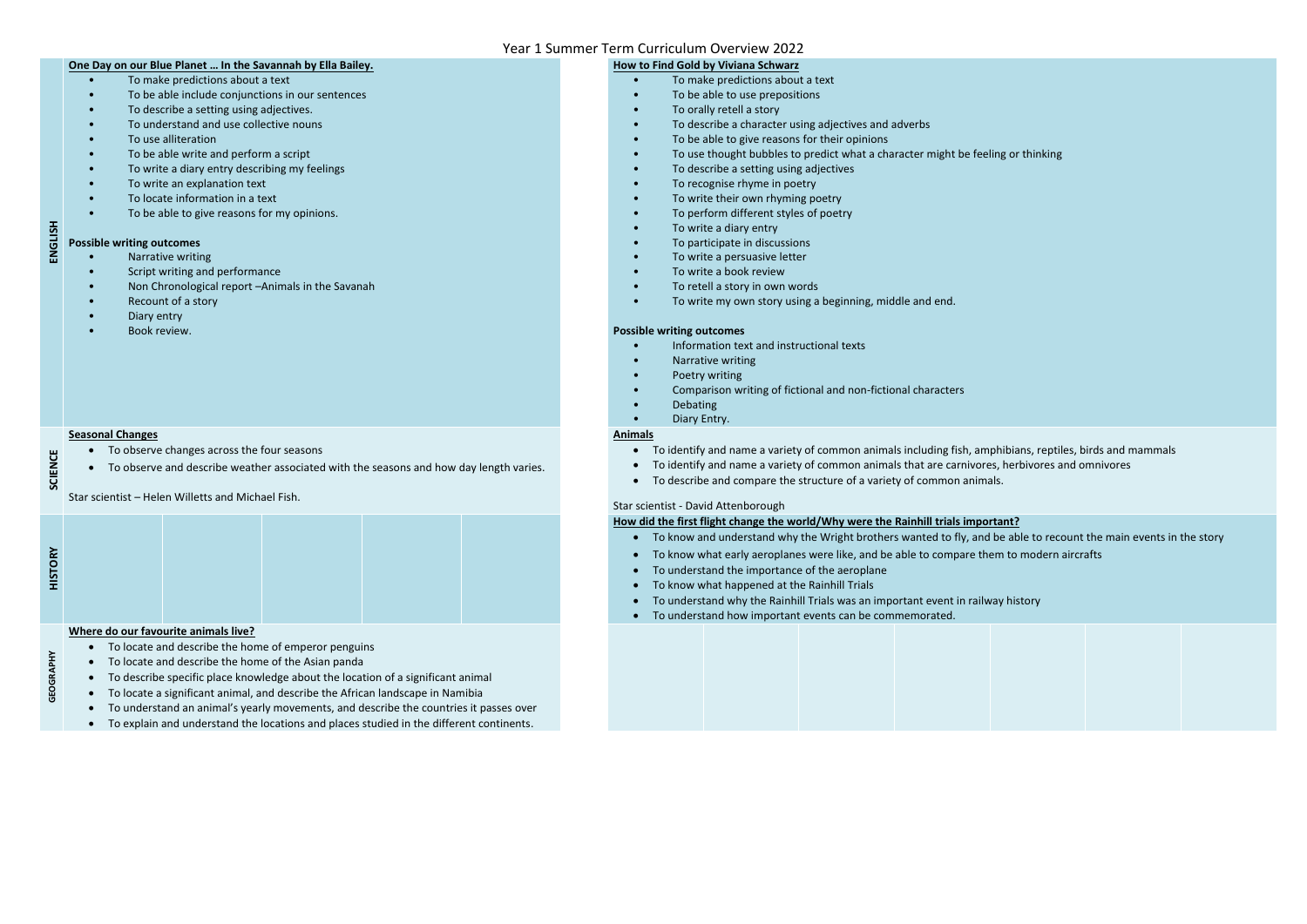- Use a variety of tools, inc. pencils, rubbers, crayons, pastels, felt tips, charcoal, ballpoints, chalk and other dry media
- Begin to explore the use of line, shape and colour
- Work on different scales
- Create different textures e.g. use of sawdust, glitter, etc
- Talk about and show their own ideas in their artwork
- Say what they broadly think of their artwork and the artwork of others.

**ART**

#### **Monet's Garden:**

#### **Artist:**

#### **Dips and Dippers:**

- To explore and evaluate a range of existing products in the context of comparing different dips and dippers
- To understand where foods comes from
- To explore different dippers and describe them
- To select from and use a range of tools and equipment to perform practical tasks (for example, cutting)
- To plan and design purposeful, functional, appealing products based on design criteria in the context of designing and making a new dip
- Generate, develop, model and communicate ideas through talking and drawings
- Evaluate ideas and products against design criteria.

- To continue a previously saved story
- To add animation to a story
- To add sound to a story including voice recording and music the children have created
- To work on a more complex story including adding backgrounds and copying and pasting pages
- To use additional features to enhance their stories. To share their e-books on a class display board.



#### **Designers:**

**COMPUTING**

Ella's Kitchen, Me Too Humous Range **COMPUTING STRAND: Computer Science , Information Technology Unit 1.7 Coding – Programs; 2Code**

- To understand what coding means in computing
- To create unambiguous instructions like those required by a computer
- To build one- and two-step instructions using the printable code cards
- To introduce 2Code
- To use the 2Code program to create a simple program
- To use Design Mode to add and change backgrounds and characters
- To use the Properties table to change the look of the objects
- To design a scene for a program
- To use code blocks to make the characters move automatically when the green Play button is clicked
- To add an additional character who moves when clicked
- To explore the When Key and When Swiped commands (on tablets if available)
- To use the Stop button to make characters stop when the background is clicked
- To explore a method to code interactivity between objects
- To use Collision Detection to make objects perform actions
- To use the sound property.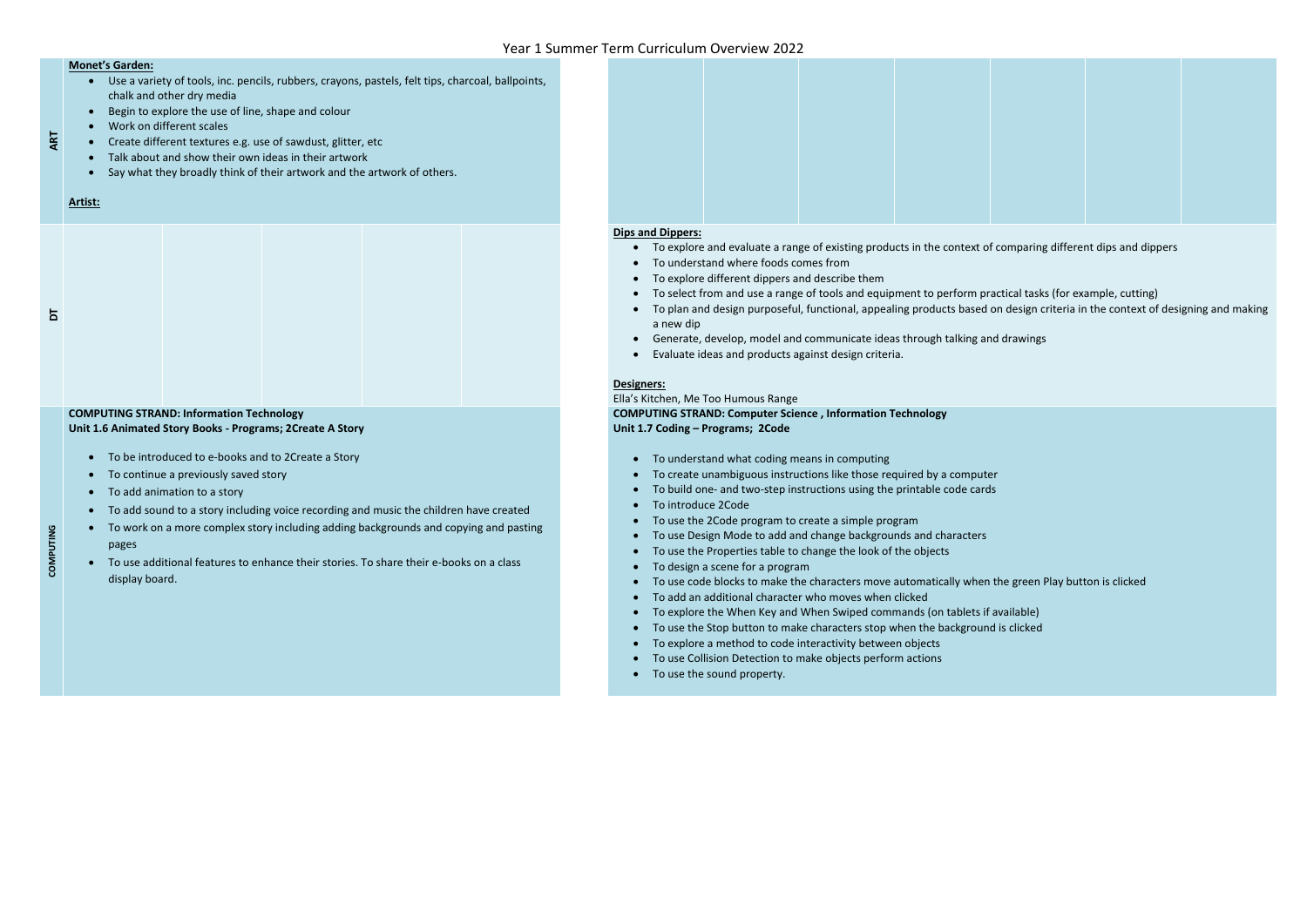**PE**

#### **Hit Catch and Run - Unit 1**

- To describe the movements needed to hit successfully
- To run between bases to score point
- To work with others to retrieve balls
- To make decisions to make it difficult for hitters
- To show collaborative work in a team to score points
- To show awareness of teammates when fielding
- To throw and retrieve the ball.
- To use a range of throwing and rolling skills to put the ball in space
- To be able to move quickly with agility to score points
- To be able to keep count of scores
- To collect a moving ball from along the ground
- To return the ball back to base/zone using rolls and throws
- To catch over short distance to stop players scoring points
- To work with other fielders to stop players scoring
- To attempt to hit an object with hand
- To self-feed ball to hit

## **Run, Jump, Throw - Athletics– Unit 1**

- To discover ways to move objects quickly
- To identify which ways to move objects quickest
- To experience a variety of ways to move between hoops
- To run in a straight line at different speeds
- To show power at the start of a run
- To perform runs as part of a team
- To experience a variety of jumps
- To perform a standing long jump
- To identify how to take off
- To throw a range of objects over a distance
- To adapt throwing styles to different objects
- To identify some distances in throwing styles
- To explore and refine basic agility, balance and coordination skills
- To perform and show improvement
- To use running, throwing and jumping skills
- To compete with others
- To say how you could have improved

**MUSIC**

#### **Unit: Pitch and Tempo Theme: Superheroes**

Ongoing Focus: Learning to identify changes in pitch and tempo and using these within music before composing superhero theme tunes with instruments.

Playing simple patterns on tuned instruments incorporating high/low (pitch) and fast/slow (tempo). Recognising tempo and pitch changes. Listening Experimenting with tempo and pitch using tuned and untuned instruments.

#### **MUSIC STRANDS:**

- Performing
- Listening
- Composing

**Unit: Vocal and Body Sounds Theme: By the Sea**

Ongoing Focus: Representing the sounds of the seaside using their voices, bodies and instruments and exploring how music can convey a particular mood.

Performing from graphic notation. Listening to and commenting on the descriptive features of music. Selecting appropriate instruments to create an intended effect, using dynamics and tempo to add interest.

#### **MUSIC STRANDS:**

- Performing
- **•** Listening
- Composing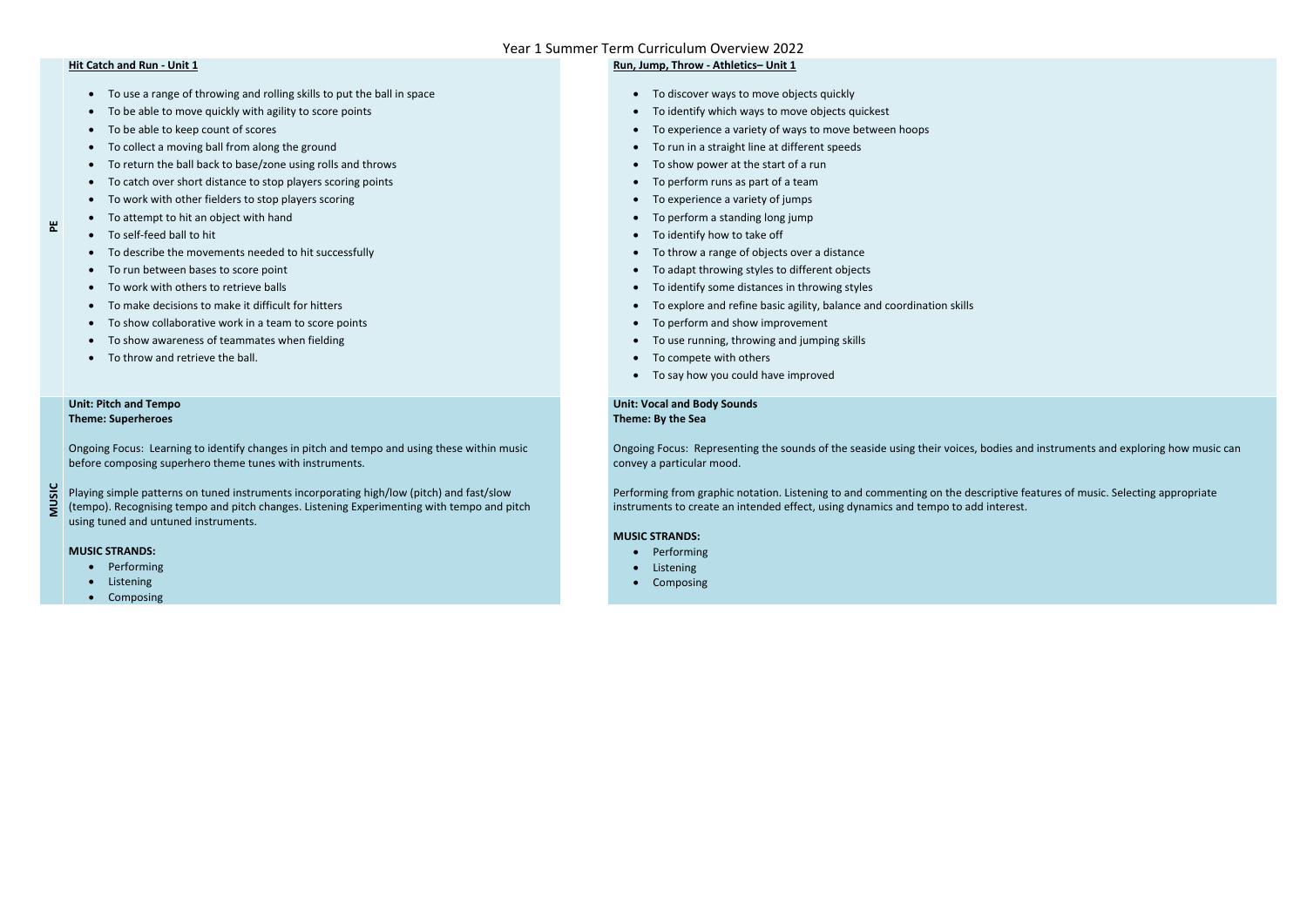# **SRE/ PSHE**

#### **RSHE**

- To understand how to keep themselves clean
- To identify similarities and differences between themselves and the opposite gender
- To know about growing and changing and that babies grow into children and then into adults
- To describe their family and understand why everyone's family is special
- To identify which people look after them and who to go to if they are worried.

#### **Autism Awareness Week**

- To recognise how some people show and communicate their feelings
- To listen to others and play and work co-operatively.

#### **Daily Issues**

- To know how to ask for help when worried (worry box)
- To listen to each other and work and play cooperatively
- To learn how to contribute to the life of the classroom
- To agree to and follow rules and understand how rules help them. (Ongoing and through circle time).

#### **My Money Week - Financial Education**

- Children learn that money comes from different sources and can be used for different purposes, including the concept of spending and saving.
- Children learn about the role money plays in their lives including how to manage their money, keep it safe, make choices about spending money, and what influences those choices.

#### **British Values**

#### Rule of Law

- To learn how to contribute to the life of the classroom
- To construct, and agree to follow, group and class rules and to understand how these rules help them.

#### Individual Liberty

- To develop an awareness of my own needs, views and feelings
- To talk about how I feel
- To be sensitive to and respect the feelings of others
- To make decisions.

To name and recognise up to 10 different flavours for ice creams

- To ask for an ice-cream in French using 'je voudrais'
- To say what flavour they would like
- **FRENCH** To say whether they would like their ice-cream in a cone or a small pot/tub.

#### **Je Peux (I Can)**

- To recognise some common French verbs/activities
- To use these verbs to convey meaning in English by matching them to their appropriate picture
- To use these verbs in the infinitive with je peux...